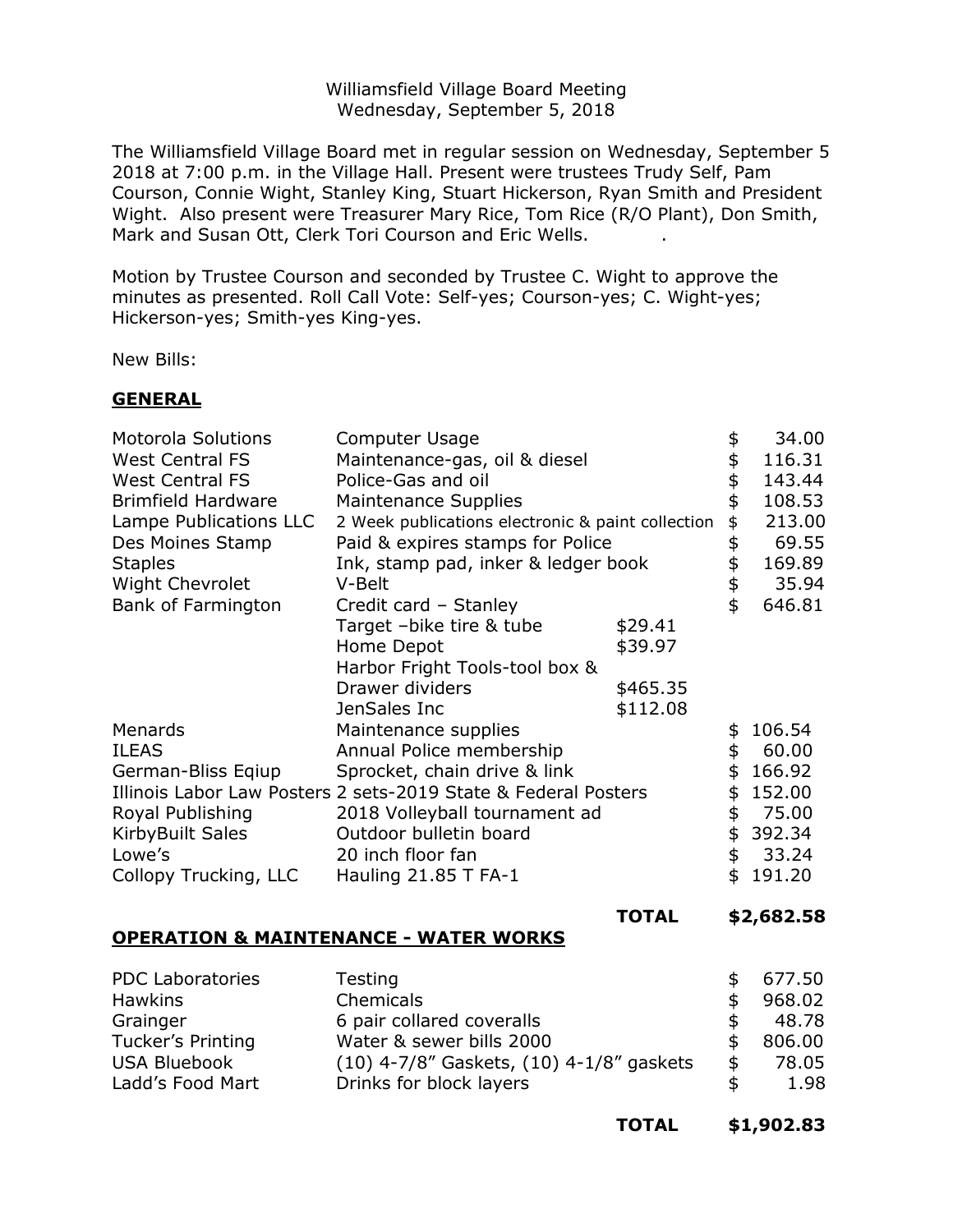# **MOTOR FUEL TAX**

Laverdiere Construction, Inc Cold patching various locations **\$18,000**

Motion by Trustee Smith and seconded by Trustee Self to approve new bills. Roll Call Vote: Self-yes; Courson-yes; C. Wight-yes; Hickerson-yes; Smith-yes Kingyes. All in favor. Motion carried.

President Wight reviewed financial statements for the month. All were in order. Motion by Trustee C. Wight and seconded by Trustee Smith to approve financial statement. Roll Call Vote - Self-yes; Courson-yes; C. Wight-yes; Hickerson-yes; Smith-yes King-yes. All in favor. Motion carried.

Public Comment: Susan Ott stated that she has plans to make improvements to her building at 123 Gale Street. She had it surveyed and her property extends into the alley that is in front of the water house. Susan has been in contact with Massie Law office and stated that this is not actually an alley. Susan currently has the alley blocked off with pallets because of the traffic in that area working on the old water house. Eric Wells, Representing the Williamsfield Fire Department would like to get the noon/storm warning whistle up and running. President Wight stated he has been in contact with Jamie Klein and the parts are ordered and the whistle will need to be programmed. The Fire Department has stated they will assist with the expense to fix the whistle. President Wight also stated that only members of the fire department can be trained as storm chasers because they are the only ones that can get insured.

Correspondence: A ribbon cutting event will be held at Doubet-Benjamin Park for the new ag themed playground equipment at noon and the Village Board was asked to be included in that event.

Street Report: Trustee Smith and Don Smith stated they laid cold patch to level spots out.

Police Report: The following calls for service were handled by the police department for the month of August:

(2) Alarm False Alarm Person Down Medical 911 Hang up **Accidental** 

Burning Complaint **Example 1** Unable to locate based on info Stray dog **Problem solved-owner found** 

## **Citations issued in September:**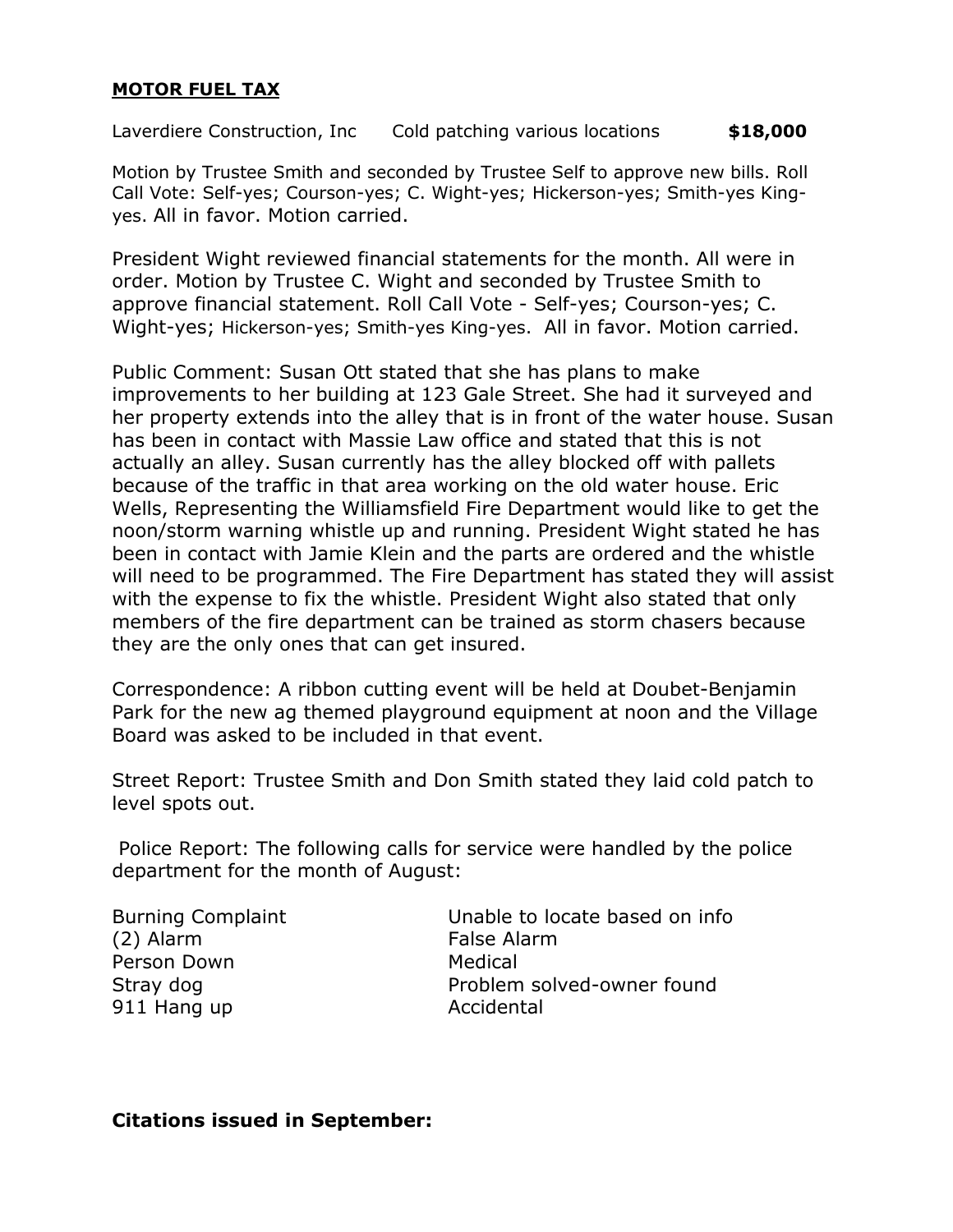| Violations                  | <b>Citations</b> | Warnings |
|-----------------------------|------------------|----------|
| Seatbelt                    |                  |          |
| Speeding                    |                  |          |
| Disobeyed Stop Sign         |                  |          |
| <b>Ordinance Violations</b> |                  |          |
| Other                       |                  |          |

Parks Report: Trustee Courson stated the surface complete at the playground, the swings have been put back up and will be mulched. Rick LaFollette has more grating to do. A Ribbon cutting ceremony will be held at 12:00 on Ag Day. The installation of the arboretum tags was started at the work day on Saturday, August 25. They will try to get them finished Saturday, September 1. Seth Smith hopes to have the big disc golf sign up before Ag Day and he will be adding more to the Parks Association Facebook page. The ash trees are looking worse in Veterans Park and should be taken down soon and replaced with other types of trees.

Water Report: The new water building is almost done. Russ Galbreath will put the roof on as soon as possible.

If any Williamsfield residents have not mailed your letter in about the inconveniences of water pipe breaks and boil orders, please mail your letters to Village of Williamsfield PO Box 417. The letters will possibly help the Village obtain a water grant to replace old water pipes.

Maintenance Department: The maintenance department has been mowing, they fixed the street sweeper for \$160, took down concrete wall divider in the maintenance building, fixed a wheel on the bat wing, painted curbs and cleaned monuments. The 15 year old mower quit working, the plan to replace that will be at a later date.

Old Business: Dave Buck removed 2 stumps for the Village. Andy Logsdon from Bruner, Cooper and Zuck emailed President Wight about the water rate increase when the water pipes are replaced. The rate increase is determined by how much the Village has to borrow to match the water grant. There are still some deciding factors on how much the Village will borrow, the rate increase will be followed up at a later date. The Village is having difficulties hiring someone to replace broken water meters throughout the Village. Trustee Hickerson is going to look into water invoices to see how much the Village is losing by charging the minimum water rate because resident's water meters are broken.

New Business: The Village does not currently have an ordinance that hold residents responsible for cleaning up grass clippings on the sidewalks and